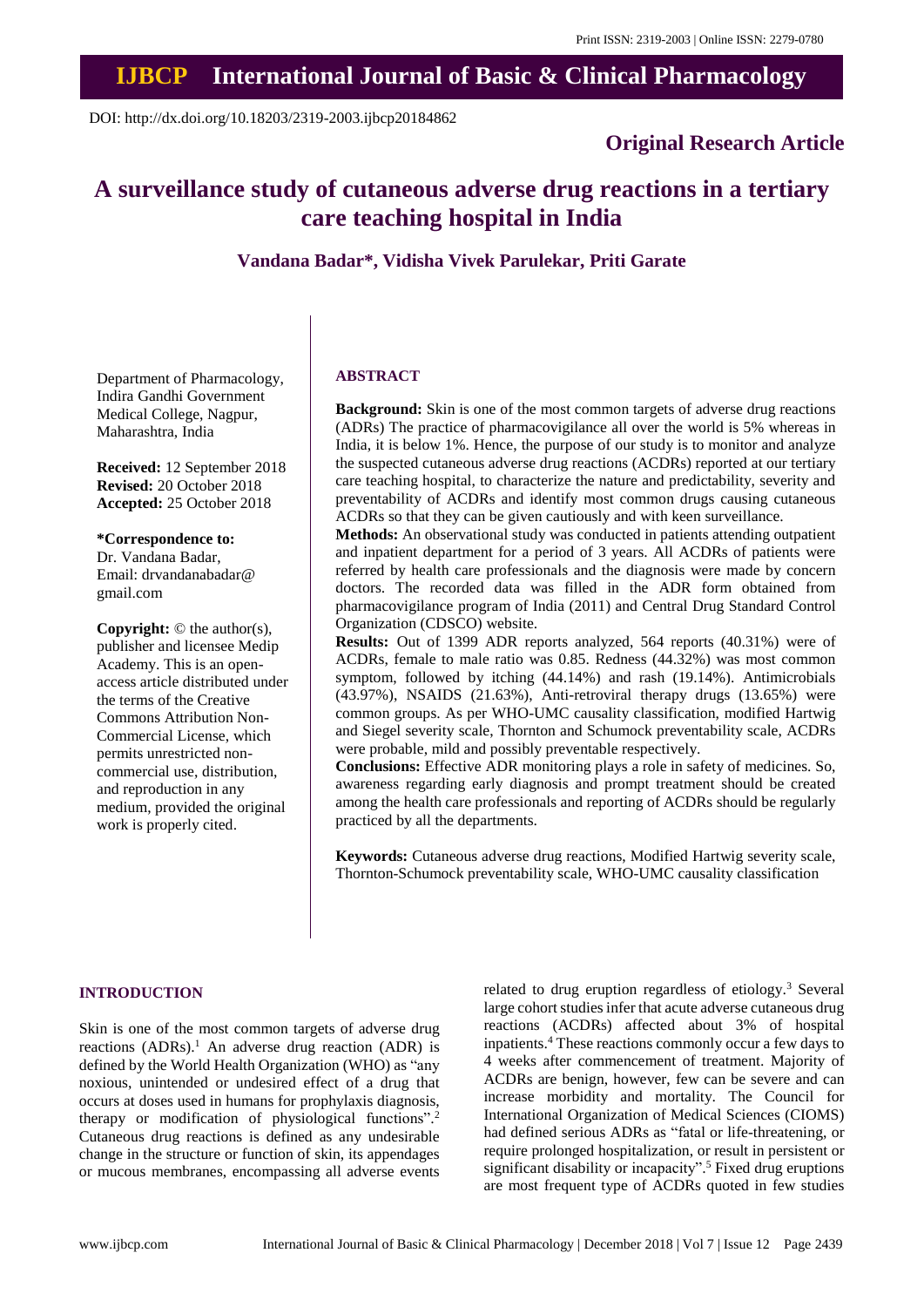with incidence rate of 24% to 29%.<sup>6,7</sup> Though eruption is the only manifestation, death can result from exfoliative dermatitis, erythema multiforme, Steven-Johnson syndrome (SJS), toxic epidermal necrolysis (TENs). 8 Early diagnosis and detection of ACDRs can reduce the duration of hospital stay of the patients and treat the patients promptly so that the outcome of the patient turns out to be positive.

ACDRs can either be immunological that is IgE-dependent reactions, immune-complex dependent reactions, cytotoxic-drug induced reactions, cell-mediated reactions which are due to drug itself or its reactive metabolite or some concurrent medication or they can be nonimmunological which is more common type including pseudo-allergic reactions caused by non-immune mediated degranulation of pro-inflammatory cells. According to Thompson and Rawlins classification, 80% of reactions are Type A (predictable), rest are Type B (unpredictable), Type C (related to chronic therapy), Type D (due to teratogenesis and carcinogenesis).<sup>9</sup> Due to various morphological patterns of the skin lesions, the diagnosis moreover relies towards clinical observation.

As many of the ACDRs are mild to moderate, there is insufficient data of ACDRs due to under-reporting as some may go un-noticed and others may get reversed after drug withdrawal or treated expeditiously. The practice of pharmacovigilance all over the world is 5% whereas in India, it is still in infancy that is below 1%. <sup>10</sup> Hence, the purpose of our study is to monitor and analyze the suspected cutaneous adverse drug reactions (ACDRs) reported at our tertiary care teaching hospital, to characterize the nature and predictability, severity and preventability of ACDRs and identify most common drugs causing cutaneous ACDRs so that they can be given cautiously and with keen surveillance.

#### **METHODS**

A longitudinal, retrospective, observational, study was conducted in patients attending outpatient and inpatient department of a tertiary care government teaching hospital of India for a period of 3 years that is between January 2014 to January 2017. All suspected ADRs of patients in the hospital were referred by health care professionals and the diagnosis were made by concern doctors of respective department. The data was recorded as per spontaneous ADR reporting system. The recorded data was filled in the ADR form obtained from pharmacovigilance program of India (2011) and Central Drug Standard Control Organization (CDSCO) website.<sup>11</sup> Patient's age and gender, type of ADR, history of diseases, starting date of ADR, suspected drug causing ADR, primary source of ADR, concomitant medicines given, reporting person's initials (doctor, nursing staff in charge, resident, physician, pharmacist) etc. were noted. The data was analyzed as symptom-wise classification of ACDRs, classification of ACDRs and causative drugs, group-wise classification of ACDRs, department-wise classification of ACDRs, most common anti-microbials causing ACDRs, top 10 drugs causing ACDRs and types of ACDRs according to Thompson and Rawlins classification, seriousness classification of ACDRs, causality assessment was done according to WHO - UMC causality assessment criteria, severity assessment was done by Hartwig-Siegel severity scale and preventability assessment was done by modified Thornton and Schumock preventability scale.<sup>8,12-14</sup> Respective physician of the institution helped in the process and data was analyzed by using simple proportions method.

#### **RESULTS**

Out of 1399 ADR reports analyzed, 564 reports (40.31%) were of adverse cutaneous drug reactions (ACDRs) which included from mild urticarial rash to severe Steven Johnson's Syndrome.



**Figure 1: Gender-wise distribution of ACDRs.**

Demographic data denoted a female to male ratio of 0.85. (Figure 1) There was female preponderance (54%) in this study.



**Figure 2: Age-wise classification of ACDRs.**

According to age-wise classification of ACDRs, maximum cases were adults (19-65years) with 75%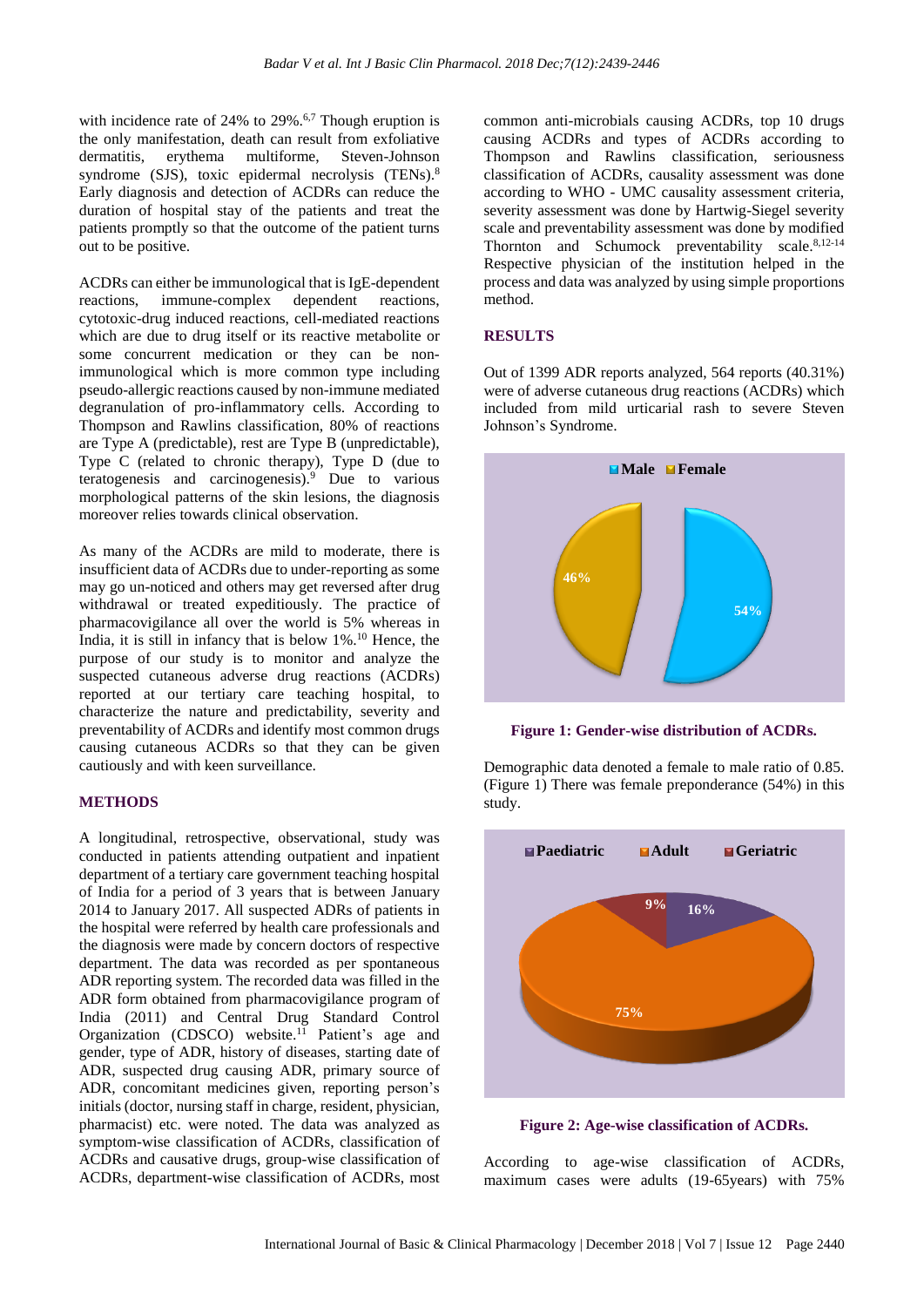followed by paediatric age group (less than 18 years) with 16% and lastly the geriatric age group (more than 65 years) with 9%.

According to cutaneous symptom-wise analysis, redness (44.32%) was most common symptom, followed by itching (44.14%) and rash (19.14%) (Table 1).

#### **Table 1: Symptom-wise classification of ACDRs.**

| <b>Symptom</b>      | <b>Number</b> | Percentage $\overline{(\%)}$ |  |
|---------------------|---------------|------------------------------|--|
| Redness             | 250           | 44.32                        |  |
| Itching             | 249           | 44.14                        |  |
| Rash                | 108           | 19.14                        |  |
| Eruptions           | 47            | 8.33                         |  |
| Acne                | 44            | 7.8                          |  |
| Hyperpigmentation   | 24            | 4.25                         |  |
| Hair loss           | 20            | 3.54                         |  |
| Nail discolouration | 04            | 0.7                          |  |
| Hirsutism           | 02            | 0.35                         |  |

ACDRs- Adverse cutaneous drug reactions

#### **Table 2: Classification of ACDRs.**

|                                  | <b>Causative</b><br>drugs                                                           | <b>Number</b>  | Percentage<br>$(\%)$ |
|----------------------------------|-------------------------------------------------------------------------------------|----------------|----------------------|
| I. Common                        |                                                                                     |                |                      |
| Pruritis                         | Doxycylline,<br>Amoxicillin-<br>clavulanic<br>acid                                  | 249            | 44.14                |
| Maculopapular<br>eruptions       | Amoxycillin,<br>Paracetamol                                                         | 136            | 24.11                |
| Fixed drug<br>eruptions          | Tinidazole.<br>Paracetamol                                                          | 55             | 9.75                 |
| Acneiform<br>rash                | Isoniazid,<br>Naproxen                                                              | 48             | 8.51                 |
| Morbilliform<br>rash             | Amoxicillin,<br>Cotrimoxazole                                                       | 42             | 7.44                 |
| Urticarial                       | Paracetamol,<br>Diclofenac                                                          | 21             | 3.72                 |
| Eczematous<br>eash               | Ampicillin,<br>Amoxicillin-<br>clavulanic<br>acid                                   | 0 <sub>5</sub> | 0.88                 |
| Angioedema                       | Captopril,<br>Norfloxacin                                                           | 0.5            | 0.88                 |
| <b>Bullous</b><br>eruptions      | Amoxicillin,<br>Ampicillin                                                          | 03             | 0.53                 |
| Anaphylactic<br>shock            | Ceftriazone                                                                         | 0 <sub>1</sub> | 0.17                 |
| II. Severe                       |                                                                                     |                |                      |
| Steven-<br>Johnson's<br>syndrome | Terbinafine,<br>Nevirapine,<br>Ciprofloxacin,<br>Amoxicillin-<br>clavulanic<br>acid | 04             | 0.7                  |

ACDRs- Adverse cutaneous drug reactions, SJS- Steven-Johnson's Syndrome

Table 2 is broadly classified into common ACDRs and severe ACDRs. As per classification of ACDRs, common and less severe reactions included maculopapular rash, FDE, etc. In this table, most of the cases observed were of pruritis (44.14%) due to doxycylline and amoxicillinclavulanic acid followed by maculopapular eruptions (24.11%) due to amoxicillin and paracetamol. However, there were four severe cases of Steven-Johnson's syndrome due to terfinafine, nevirapine, ciprofloxacin, amoxicillin-clavulanic acid.

According to group-wise classification of ACDRs, antibiotics scoring the highest number. Antimicrobials (43.97%) mainly amoxicillin-clavulanic acid, ampicillin, amoxicillin, cotrimoxazole, ceftriazone, ciprofloxacin, NSAIDS (21.63%) like diclofenac, paracetamol, Antiretroviral therapy drugs (13.65%) like nevirapine, efavirenz, zidovudine were common groups showing ACDRs. Miscellaneous drugs include anti-asthmatics, histamine receptor 2 blockers, proton-pump inhibitors, anti-depressants, vitamin preparations (Figure 3).



**Figure 3: Group-wise classification of ACDRs.**



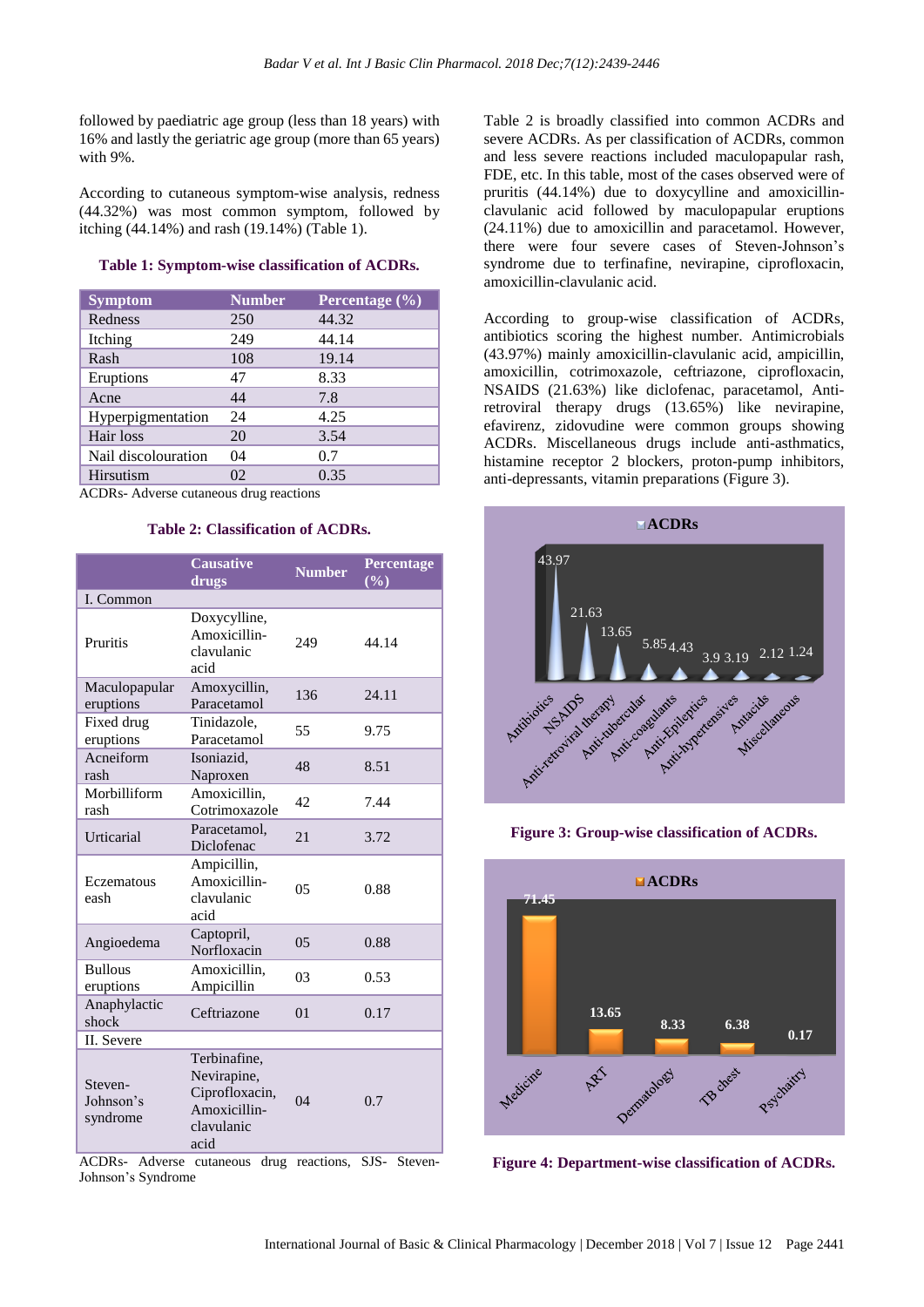Medicine department reported maximum number of ACDR cases. Medicine (71.45%) and allied departments were the ones who reported ACDRs regularly and vigilantly (Figure 4).

It was seen that among anti-microbials, ACDRs was more common with amoxicillin-clavulanic acid (18.95%), ciprofloxacin (14.91%), amoxicillin (14.11%) and others (Figure 5).







#### **Figure 6: Top 10 drugs causing ACDRs in descending order of preference.**

In this figure, amoxicillin-clavulanic acid (47 ACDRs), diclofenac (41 ACDRs), paracetamol (37ACDRs) were most common drugs.

It was seen that according to Thompson and Rawlings classification, type A (89%) was the most common type of drug reaction observed as most of the reactions were dosedependent and predictable from the known pharmacology of the drug.



**Figure 7: Thompson and Rawlins classification. 8**



**Figure 8: Seriousness classification.**

As per seriousness classification, 99% were non-serious ACDRs (Figure 8). 15

All ACDR reports were evaluated by WHO-UMC causality classification (Figure 9), Modified Hartwig and Siegel severity scale (Figure 10), Thornton and Schumock preventability classification (Figure 11).<sup>10,11</sup>



**Figure 9: WHO-UMC causality classification.<sup>10</sup>**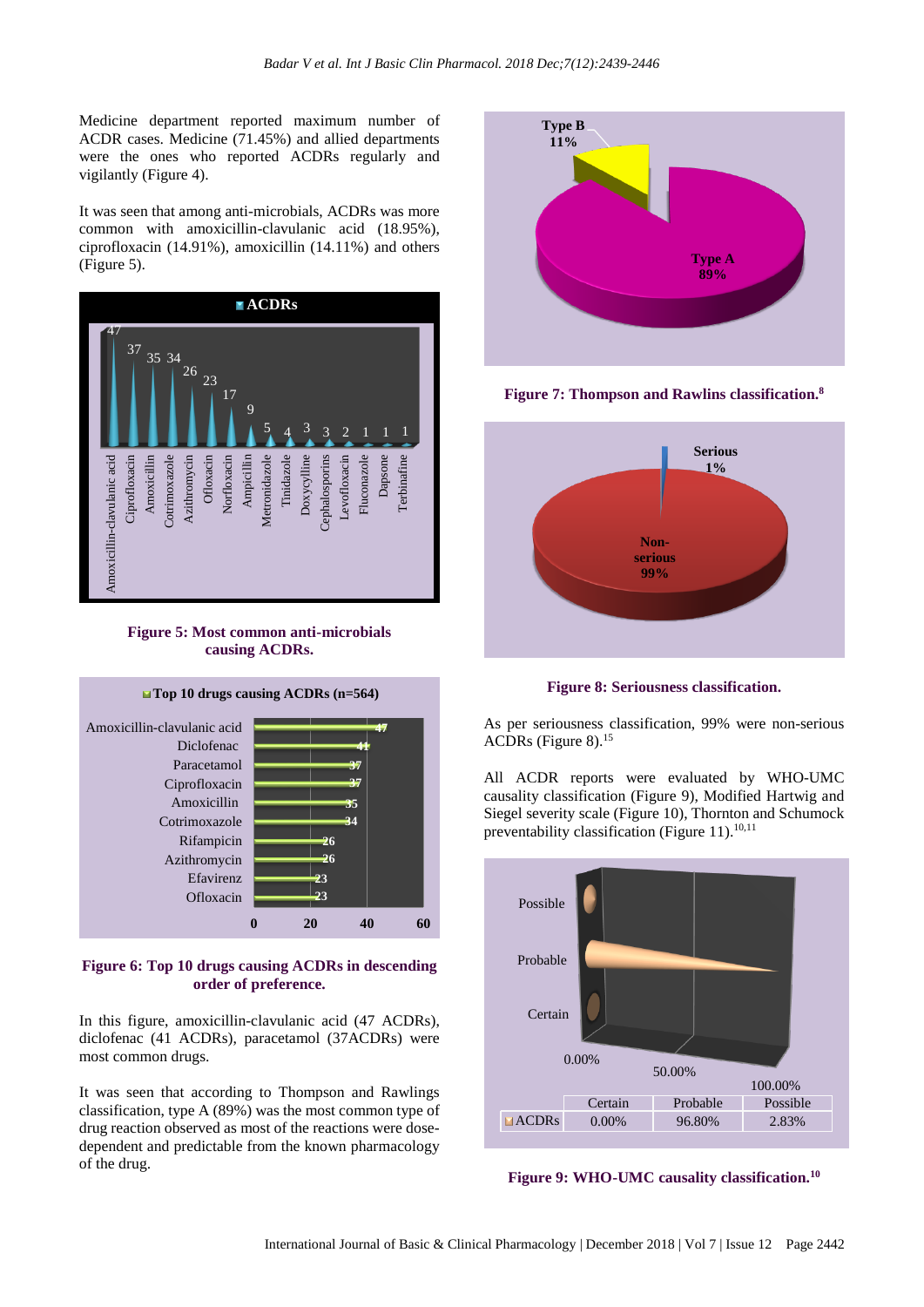According to WHO-UMC classification, maximum ACDRs were of probable (96.80%) type.

Few were of possible (2.83%) type whereas no certain reaction was noted.



**Figure 10: Modified Hartwig and Siegel severity scale.<sup>11</sup>**

As per Modified Hartwig and Siegel scale, mild reactions (87.05%) were observed in bulk number of cases. Very few cases of moderate reactions (12.23%) and severe reactions (0.7%) were seen.

Severe reactions included one anaphylactic reaction and four Steven-Johnson's reactions.



#### **Figure 11: Thornton-Schumock's preventability classification. 14**

According to Thornton and Schumock preventability classification, most reactions were classified as possibly preventable (59.39%). Few reactions were not preventable with 27.12%. Others were definitely preventable with 13.47%.

#### **DISCUSSION**

The total cases of adverse cutaneous drug reactions analyzed in the period of 3 years were 564 (40.31% of total reactions). 3

Males showed slight predominance in this study which coincided with Agrawal et al, and not similar to Dimri et al. 16,17 Most common age-group was that of adults (13-60 years) (74.82%) which was similar to Chauhan VS study (47%). <sup>18</sup> This is because majority of patients coming to OPD or admitted to wards were between 20-50 age group which coincides with high Indian population in this age group. <sup>19</sup>Common symptoms of ACDRs included redness, itching, rash and eruptions, acne were seen in patients of our study. The clinical presentation of cutaneous adverse drug reactions can be due to involvement of variety of inflammatory cells like IgE-mediated allergic or anaphylactic responses, cytokines and some regulatory mechanisms which can give rise to symptoms of inflammation. Most frequent cutaneous reactions were maculopapular eruptions (24.11%) which was consistent with Dubey AK et al, (33%) and Patel et al, (32.39%) as drugs known to cause exanthematic reactions like ampicillin, sulphonamides, amoxicillin are most commonly used.<sup>20-22</sup>

Other reactions included fixed drug eruptions, morbilliform eruptions, acneiform rash and urticaria. Four Steven-Johnson Syndrome (SJS) cases were reported to nevirapine, ciprofloxacin, amoxicillin-clavulanic acid and to terbinafine and 1 case was of anaphylactic shock to injection ceftriaxone. The outcome of these severe ACDRs were prolonged hospitalizations due to SJS was reported and patients recovered later. Antimicrobials and analgesics were the majority of drug groups causing ACDRs.<sup>23</sup> A similar finding was reported in Ravichandra R et al, and in Sharma et al. $24,25$  The use of anti-microbials is increasing day by day and most of the analgesics are available over the counter. Polypharmacy is practiced to a huge extent, analgesics are prescribed on patient's demand in some of the cases. Anti-retroviral group of drugs like efavirenz, nevirapine, zidovudine, tenofovir, lamivudine, stavudine, abacavir were next common having ACDRs. These drugs showed a wide range of hypersensitivity reactions from mild morbilliform rash to severe Steven-Johnson reaction. Other groups were anti-tubercular drugs as ACDRs to first line anti-tubercular agents (rifampicin, isoniazid, pyrazinamide, ethambutol) was common. ACDRs to antiepileptic drugs like phenytoin, carbamazepine was also seen.

Amoxicillin- clavulanic acid was most common antimicrobial causing ACDRs followed by ciprofloxacin, amoxicillin and cotrimoxazole. This finding was consistent with Garg HK et al. 26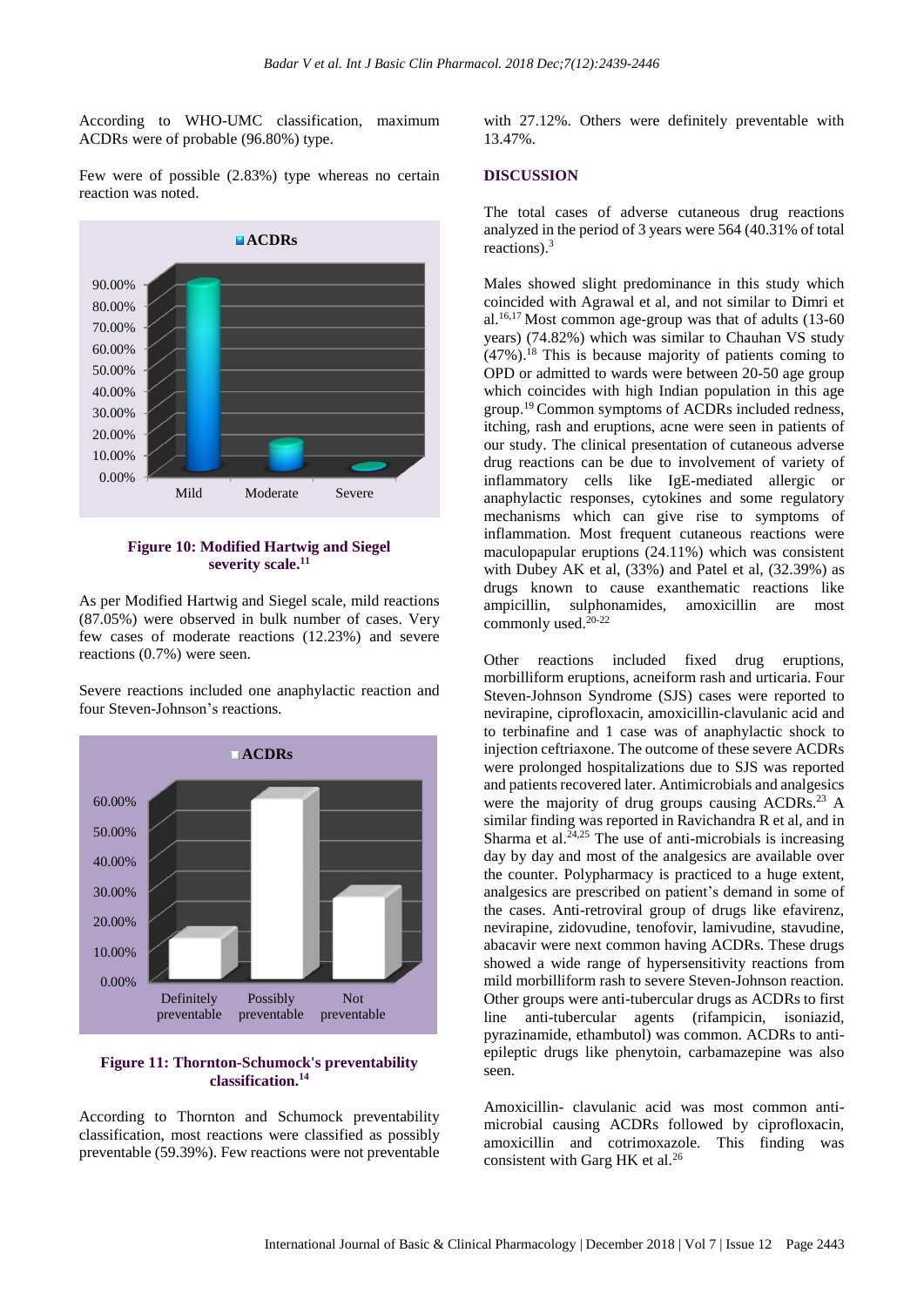Cutaneous eruptions including urticarial, morbilliform rash or maculopapular rashes occur 1-2% of treatment courses with amoxicillin. 27-29 Cotrimoxazole is known to cause fixed drug eruption due to sulphonamide or trimethoprim component. 30

According to Thompson and Rawlins classification, majority of reactions were of Type A that is predictable reactions.<sup>9</sup> These reactions are non-immunological occurring due to side-effects, cumulation, delayed toxicity, drug interactions, overdosage or due to nonimmunological activation of effector pathway. As per seriousness classification, only 1% ACDRs were serious. ICH defines a serious ADR as any untoward medical occurrence that at any dose results in death, is lifethreatening, requires inpatient hospitalization or results in prolongation of existing hospital stay, results in persistent or significant disability/incapacity, is a medically important event or reaction. <sup>31</sup> Seriousness is considered as a guide for defining regulatory reporting obligations. 15

According to WHO-UMC causality scale, majority of cases in this study were probable  $(96.8\%)$ .<sup>12</sup> This finding was consistent with Krishna J et al, where majority were probable (52.2%). <sup>32</sup> Most of the cases were probable as they were unlikely to be explained by other drugs or disease, laboratory tests were abnormal which had reasonable relationship to intake of the drug, re-challenge was not done.

As per modified Hartwig-Siegel severity scale, majority of cases were mild as most of the times, suspected drug was withheld, discontinued or otherwise changed and no antidote or other treatment was required, no increase in length of hospital stay in case of inpatients and majority of reactions were from outpatient department.<sup>13,33,34</sup>

In this study, most cases were probably preventable as per Thornton and Schumock preventability scale as therapeutic monitoring was not performed, ACDR seen due to drug interactions, poor compliance was involved in ACDR and preventable measure was not prescribed or administered to the patient. $3,14$  The preventable reactions include reactions with previous allergic history to the drug or dose, frequency and route of administration of the drug which is not suitable for the patient's condition, toxic serum concentration of the drug suggesting that inappropriately high dose was given or drug metabolizing enzymes were inhibited or suppressed, if there was a known treatment for the adverse drug reaction. The limitations of the study were re-challenge could not be done due to ethical considerations to the patient. The results were evaluated from the data filled in ADR reporting form filled by our health-care professionals, so we cannot deny the observer bias if it has occurred as morphologically lesions may vary and are difficult to diagnose on clinical suspicion. ACDRs were reported from few departments (medicine and allied) so we could not seek the data from other departments due to underreporting.

#### **CONCLUSION**

As ACDRs are most common of adverse drug reactions, it is always better to prevent than to cure. Drugs embroiled in past reaction should be avoided, patients should be asked for previous allergies or any history of hypersensitivity to the drugs and sensitivity testing like patch tests should be done to confirm it. In case of suspected allergy, alternative medication should be used.

Thus, effective ADR monitoring plays a role in safety of medicines. So, awareness regarding early diagnosis and prompt treatment should be created among the health care professionals and reporting of ACDRs should be regularly practiced by all the departments.

#### **ACKNOWLEDGEMENTS**

Authors would like to thank to all health care professionals of their hospital for reporting ACDRs to our ADR monitoring center.

*Funding: No funding sources Conflict of interest: None declared Ethical approval: The study was approved by the Institutional Ethics Committee*

#### **REFERENCES**

- 1. Valeyrie-Allanore L, Roujeau JC. Mann's pharmacovigilance. 3<sup>rd</sup> ed. Elizabeth A, Nicholus M, editors. John Wiley and Sons Ltd.; 2014:503-512.
- 2. World Health Organization. International Drug Monitoring: The Role of the Hospital. Geneva, Switzerland: World Health Organization; 1966. Technical Report Series No. 425. 1996:1-24.
- 3. Manjhi PK, Mohan L, Dikshit H, Mishra H, Kumar M, Shambhu D. IJBCP International Journal of Basic and Clinical Pharmacology Original Research Article Drug utilization pattern in dermatology outpatient department at a tertiary care hospital in Navi Mumbai. 2017;6(3):559-62.
- 4. Braunwald. Cutaneous Drug Reactions. Harrison Principles of Internal Medicine 19th ed. 2015:377-385.
- 5. CIOMS. Harmonizing the use of adverse drug reaction terms, definition of terms and minimum requirements for their use: respiratory disorders and skin disorders. Pharmacoepidemiol Drug Saf. 1997;(6):115-27.
- 6. Bordet R, Gautier S, Le Louet H, Dupuis B, Caron J. Analysis of the direct cost of adverse drug reactions in hospitalised patients. Eur J Clin Pharmacol. 2001 Mar 1;56(12):935-41.
- 7. Thiessard F, Roux E, Miremont-Salamé G, Fourrier-Réglat A, Haramburu F, Tubert-Bitter P, et al. Trends in spontaneous adverse drug reaction reports to the French pharmacovigilance system (1986-2001). Drug Safety. 2005 Aug 1;28(8):731-40.
- 8. Breathnach S. Rook's Textbook of Dermatology Volume 4. 8<sup>th</sup> ed. Burns T, Breathnach S, Cox N,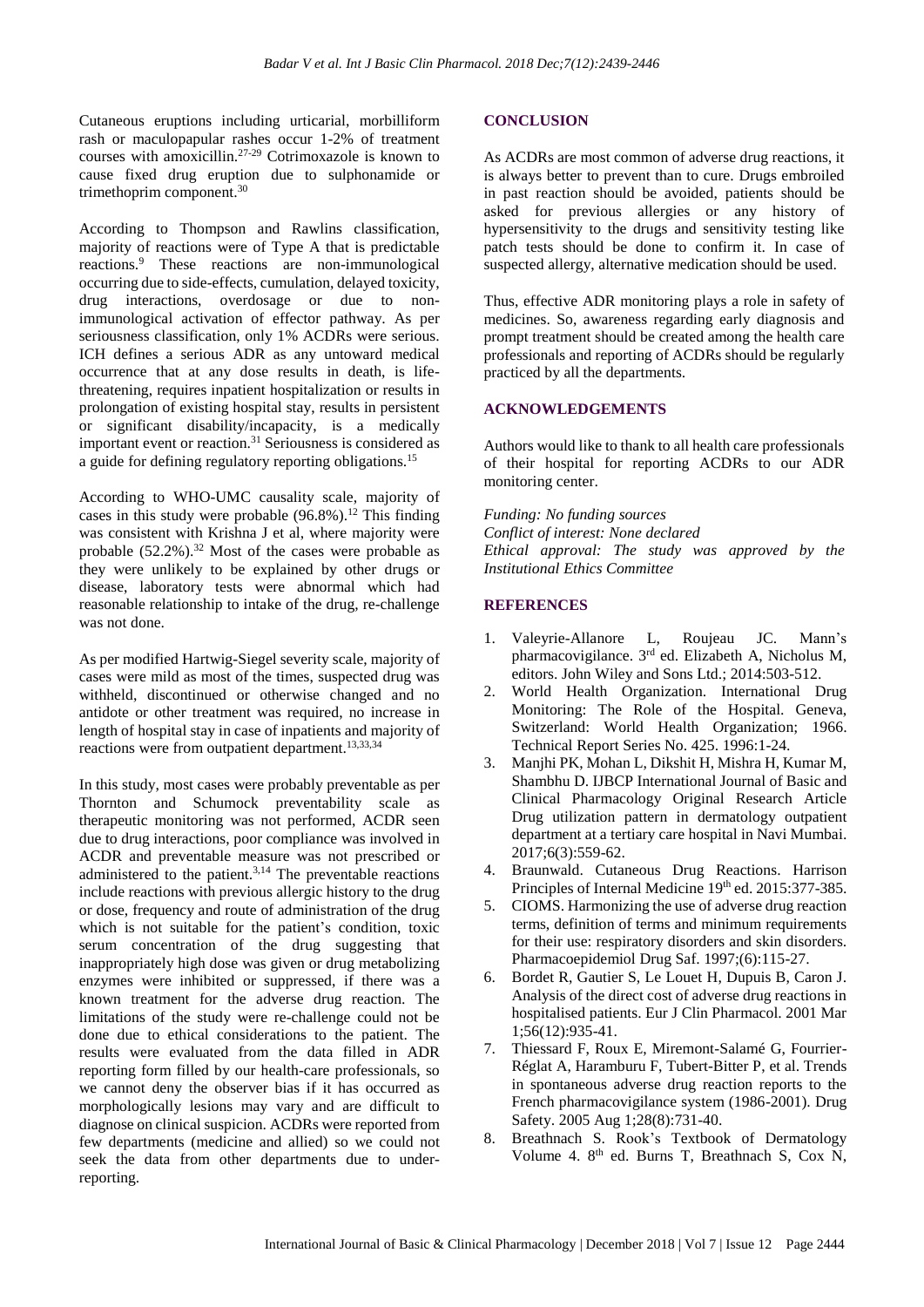Griffiths C, editors. Blackwell Publishing Ltd; 2010:75.1-75.177.

- 9. Rawlins M, Thompson J. Textbook of Adverse Drug Reactions. 3rd ed. Davies D, editor. Oxford. Oxford University Press; 1985:12-38.
- 10. Bhattacharjee P, Das L, Ghosh R, Das UK. IJBCP International Journal of Basic and Clinical Pharmacology Research Article Pattern of adverse drug reactions reported at a tertiary health care teaching hospital of Tripura. a retrospective study. 2016;5(4):1293-9.
- 11. Central drugs standard control organization. Protocol for National Pharmacovigilance programme [Internet]. 2014 [cited 2018 Apr 12]. Available at: http://www.cdsco.nic.in/forms/Default.aspx
- 12. Organization WH. The use of the WHO-UMC system for standardized case causality assessment. Uppsala Uppsala Monit Cent [Internet]. 2005;(3):2-7. Available at: http://whoumc.org/Graphics/24734.pdf%5Cnhttp://scholar.goog le.com/scholar?hl=enandbtnG=Searchandq=intitle:Th e+use+of+the+WHO-

UMC+system+for+standardised+case+causality+asse ssment#0

- 13. Hartwig S, Siegel J, Schneider P. Preventability and severity assessment in reporting adverse drug reactions. Am J Hosp Pharm. 1992;49:2229-32.
- 14. Raut AL, Patel P, Patel C, Pawar A. Preventability, Predictability and Seriousness of Adverse Drug Reactions amongst Medicine Inpatients in a Teaching Hospital: A Prospective Observational Study. Int J Pharm Chem Sci. 2012;1(3):1293-9.
- 15. Verma S, Gulati Y. Fundamentals of Pharmacovigilance. 1st ed. Hyderabad: Paras Medical Publisher; 2017:64-84.
- 16. Agrawal V, Pandey S, Gupta U. An Observational Study of Clinical Pattern of Adverse Cutaneous Drug Reactions and Causative Agents in Tertiary Health Care Center. Indian J Appl Res. 2015;5(7):523-5.
- 17. Dimri D. Retrospective Analysis of Pattern of Cutaneous Adverse Drug Reactions in Tertiary Hospital of Pauri Garhwal. J Clin Diagnostic Res [Internet]. 2016;1-6. Available at: http://jcdr.net/article\_fulltext.asp?issn=0973- 709xandyear=2016andvolume=10andissue=5andpage =FC01andissn=0973-709xandid=7736
- 18. Chauhan V, Chourishi A. A Study of Cutaneous Adverse Drug Reactions in Tertiary Care Hospital of Central India. Glob J Res Anal. 2016;5(1):61-2.
- 19. Census of India. Population composition. Census of India [Internet]. 2011;11-28. Available at: http://www.censusindia.gov.in/vital\_statistics/SRS\_R eport/9Chap 2 - 2011.pdf
- 20. Dubey AK, Prabhu S, Shankar PR, Subish P, Prabhu MM, Mishra P. Cutaneous adverse drug reactions to modern medicines and initial experiences from a spontaneous adverse drug reaction reporting program in a tertiary care teaching hospital of Western Nepal. J Pakistan Assoc Dermatologists [Internet]. 2005;15(3):222-6. Available at:

https://www.scopus.com/inward/record.uri?eid=2 s2.0-

29244439949andpartnerID=40andmd5=b684fe07b8c 8a339003be1542f161cfe

- 21. Patel T, Thakkar S, Sharma D. Cutaneous adverse drug reactions in Indian population: A systematic review. Indian Dermatol Online J [Internet]. 2014;5(6):76. Available at: http://www.idoj.in/text.asp?2014/5/6/76/146165
- 22. Motgahre VM, Bajait CS, Turankar A, Pimpalkhute SA, Dholpure M. Prescription pattern and adverse drug reaction profile of drugs prescribed with focus on NSAIDs for orthopedic indications at a tertiary care hospital. 2016;3(December):178-81.
- 23. Patel NH, Padhiyar J, Shah YB, Dixit RK. Study of Causality, Preventability and Severity of Cutaneous Adverse Drug Reactions in a Tertiary Care Institute. 2015;1891(June):24-7.
- 24. Murray J, Vedavathi H, Prasad N, Dadapeer H, Revankar S. A study on cutaneous adverse drug reactions at district Mc. Gann teaching hospital, Shimoga institute of medical sciences, Shivamogga, Karnataka, India. Int J Basic Clin Pharmacol. 2016;5(4):1343-8.
- 25. Sharma R, Dogra D, Dogra N. A study of cutaneous adverse drug reactions at a tertiary center in Jammu, India. Indian Dermatol Online J [Internet]. 2015;6(3):168. Available at: http://www.idoj.in/text.asp?2015/6/3/168/156384
- 26. Garg HK, John LJ, Thomas IN, Muttappallymyalil J, Kadhum W, Sreedharan J. Cutaneous adverse drug reactions in a tertiary healthcare centre in Ajman, UAE. 2012;1(November):137-42.
- 27. Wise P, Neu H. Experience with amoxicillin: an overall summary of clinical trials in United States. J Infect Dis. 1974;129:S266-7.
- 28. Levine L. Quantitative comparison of adverse reactions to cefaclor versus amoxicillin in a surveillance study. Paediatr Infect Dis. 1985;4:358-61.
- 29. Bigby M, Jick S, Jick H, Arndt K. Drug induced cutaneous reactions. A report from Boston Collaborative Drug Surveillance Program on 15438 consecutive inpatients, 1975 to 1982. JAMA. 1986;256:3358-63.
- 30. Dwari B, Bajracharya S, Gupta S, Mishra P, Palaian S, Alam K, et al. Fixed drug eruption due to cotrimoxazole: a case report. J Inst Med. 2007;28(2):67- 70.
- 31. International Conference on Harmonisation of Technical Requirements for Registration of Pharmaceuticals for Human Use. Harmonised Tripartite Guideline: Clinical Safety Data Management: Definitions and Standards for Expedited Reporting E2a. Effic Guidel [Internet]. 1994;(October):12. Available at: http://www.ich.org/fileadmin/Public\_Web\_Site/ICH\_ Products/Guidelines/Efficacy/E2A/Step4/E2A\_Guide line.pdf
- 32. Krishna J, Babu GC, Goel S, Singh A, Gupta A, Panesar S, et al. A prospective study of incidence and